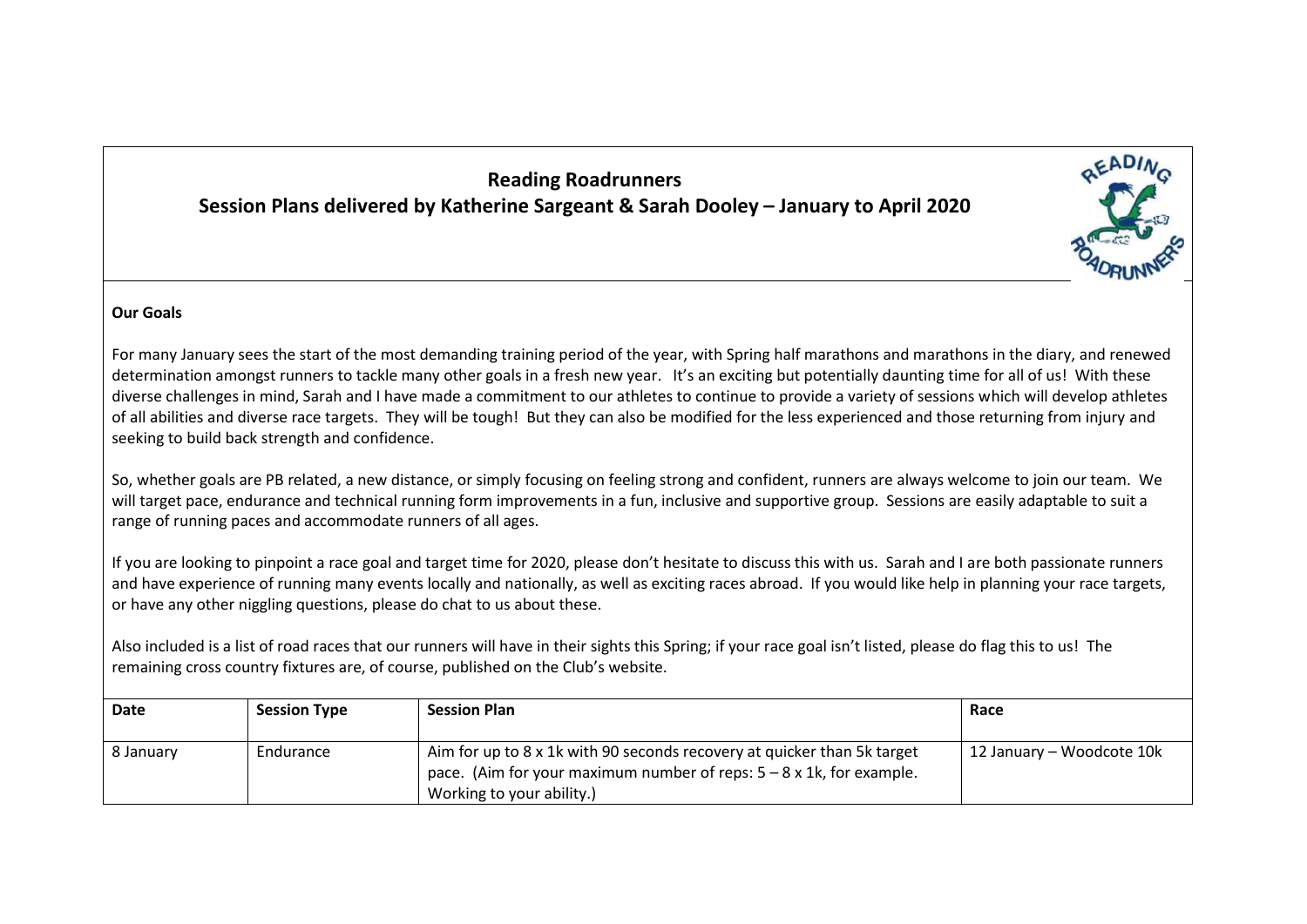| 15 January  | Speed     | For 10 minutes: 800m reps - running the bends at your Half Marathon pace              |                              |
|-------------|-----------|---------------------------------------------------------------------------------------|------------------------------|
|             |           | (we can discuss alternative pace guide if in doubt!) and stride the straights         |                              |
|             |           | (demonstration of technique will be given!) - stride straights at 5k race             |                              |
|             |           | pace. With 100m jog recovery after each 800m. We start together and                   |                              |
|             |           | finish together - 10 minutes only. The benefit here is working on your                |                              |
|             |           | form and technique, as well as pace.                                                  |                              |
|             |           |                                                                                       |                              |
|             |           | Then we follow up with the main session of reps of 500m at 5k race pace               |                              |
|             |           | followed by 100m sprint, 100m recovery. Repeat until time.                            |                              |
| 22 January  | Endurance | $2 \times 1,600$ m – 200m recovery                                                    |                              |
|             |           | $2 \times 2,000$ m - 200m recovery                                                    |                              |
|             |           | 1 x 2,400m - 200m recovery                                                            |                              |
|             |           | All at sub target 10k pace.                                                           |                              |
|             |           | This session, as with all sessions, can be modified to cater for all abilities -      |                              |
|             |           | we can discuss prior to the session. Great endurance session.                         |                              |
| 29 January  | Endurance | Between 6-10 x 800m with 100m recovery, 400m recovery after the last.                 | 2 February - Thorpe 10k &    |
|             |           | Then 1,600m - all reps targeting quicker than 5k pace.                                | <b>Half Marathon</b>         |
| 5 February  | Speed     | 1,600m time trial. Divide time trial result by 4 to achieve 400m time.                | 8 February - Dorney Lake     |
|             |           | Sets of 4 x 400m reps: $1^{st}$ rep as per 400m in time trial, $2^{nd}$ rep minus one | Winter Half, 15k, 10k & 5k   |
|             |           | second, $3^{rd}$ rep minus 2 seconds, $4^{th}$ rep minus 3 seconds. Recoveries =      | 9 February - Cancer Research |
|             |           | same duration as your rep. Followed by a full recovery after the $4th$ rep /          | London Winter Run, 10k       |
|             |           | before commencing the next set. Through until "time".                                 |                              |
| 12 February | Endurance | Aim for up to 5 x 1,600m reps at quicker than current 5k pace. 400m                   | 16 February - Bramley 20/10  |
|             |           | recovery.                                                                             |                              |
| 19 February | Endurance | 4 x (1k, 800m, 600m) with 60 seconds recovery between reps and 200m jog               | 23 February - Wokingham      |
|             |           | recovery between sets. All at quicker than target 5k race pace.                       | Half                         |
| 26 February | Speed     | Mile time trial. Followed by 400m reps. Recoveries of 100m.                           | 1 March - London Big Half    |
|             |           |                                                                                       | 1 March - Tokyo Marathon     |
| 4 March     | Endurance | Yasso session for those targeting marathons: 10 x 800m with 400m                      | 7 March - Olympic Park 10k   |
|             |           | recovery after each rep.                                                              | 7 March - Thames Meander     |
|             |           |                                                                                       | <b>Half and Marathon</b>     |
|             |           | OR 8 x 800m at quicker than 5k race pace with 60 seconds jog recovery,                |                              |
|             |           | followed by 8 x 400m at 9/10 effort followed by full jog recovery. Good for           |                              |
|             |           | all!                                                                                  |                              |